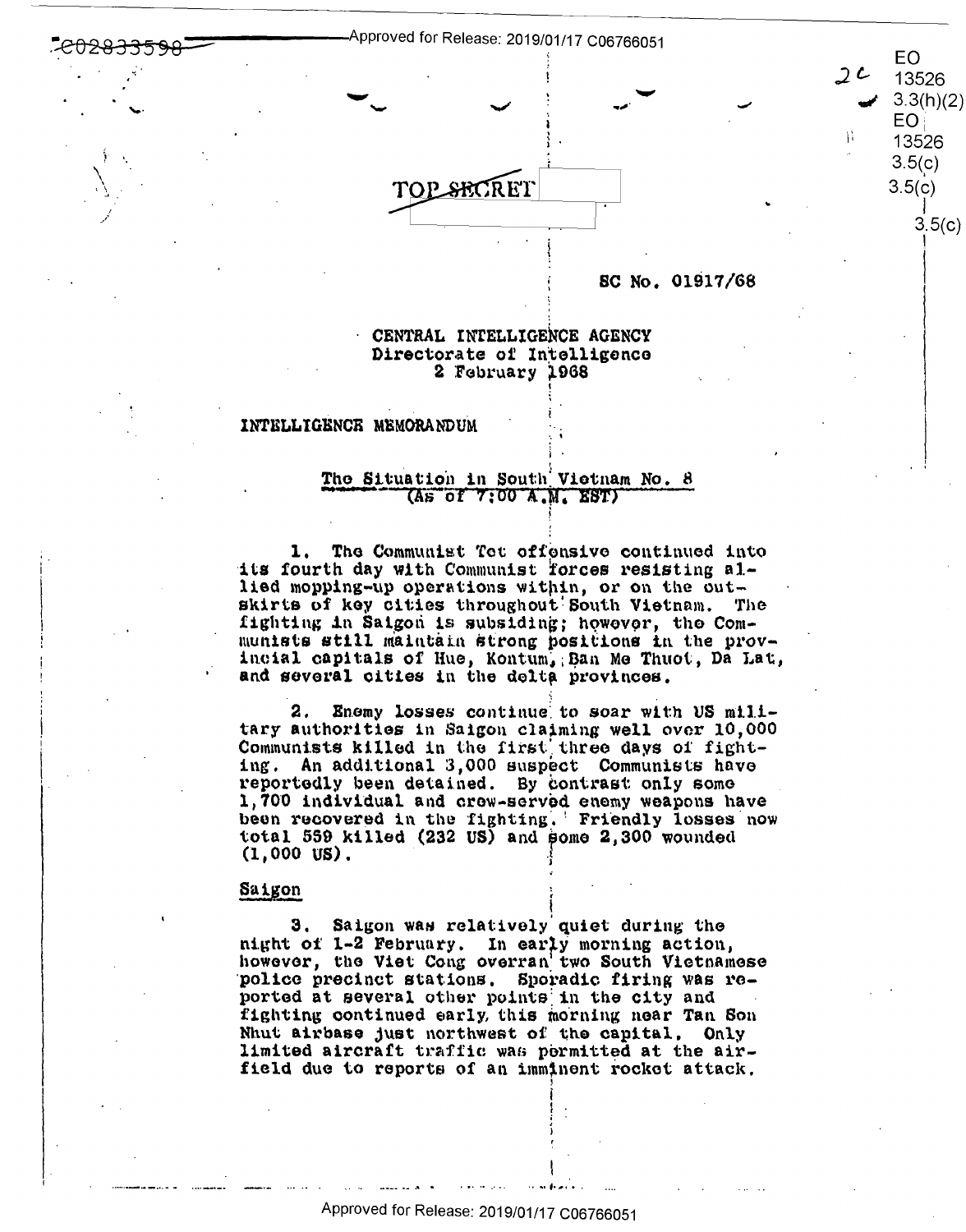Approved for Release: 2019/01/17 C06766051

# C02833598

Available evidence indicates that the enemy  $4.$ troops involved in the Saigon area were mostly in the 16 to 18 age bracket and were well armed with modern automatic rifles and rocket launchers. Soveral prisoners stated that they had infiltrated into the city in civilian clothes where they were armed from weapons caches which had been set up well in advance. The enemy in Saigon did not appear to be well trained, although their morale was high in the early stages of the fighting.

TOPSECRET

5. Several onemy units in the city have been tentatively identified as Viet Cong units from the Mekong Delta and from as far west as Tay Ninh Province. Reports of North Vietnamese units in the Saigon fighting have not been confirmed, but northorners assigned to nearby Viet Cong units as cadre and fillers possibly participated.

the Communists are planning to organize popular demonstrations in the capital to protest the "wanton and indiscriminate killing and burning of homes" by allied forces. The government has begun to organize special civic action teams to counter these efforts.

#### I Corps

The city of Hue is still the focal point of stubborn enemy resistance in South Vietnam's northern I Corps area. The rest of the major cities in the northern provinces are under the control of allied forces, although scattered attacks were conducted against some of them on 1-2 February.

8. Hue: The two-square-mile, walled citadel area is still partially occupied by enemy forces this morning. Two South Vietnamese armored battalions are commited to the clearing operations around the citadel, and a US lst Air Cavalry battalion may be added to the effort. Three other South Vietnamese battalions have encountered stiff enemy resistance. in clearing operations in some areas on the outskirts of the city. All US and South Victnamese installations within Hue remain under allied control.

 $3.3(h)(2)$ 

 $3.5(c)$  $3.5(c)$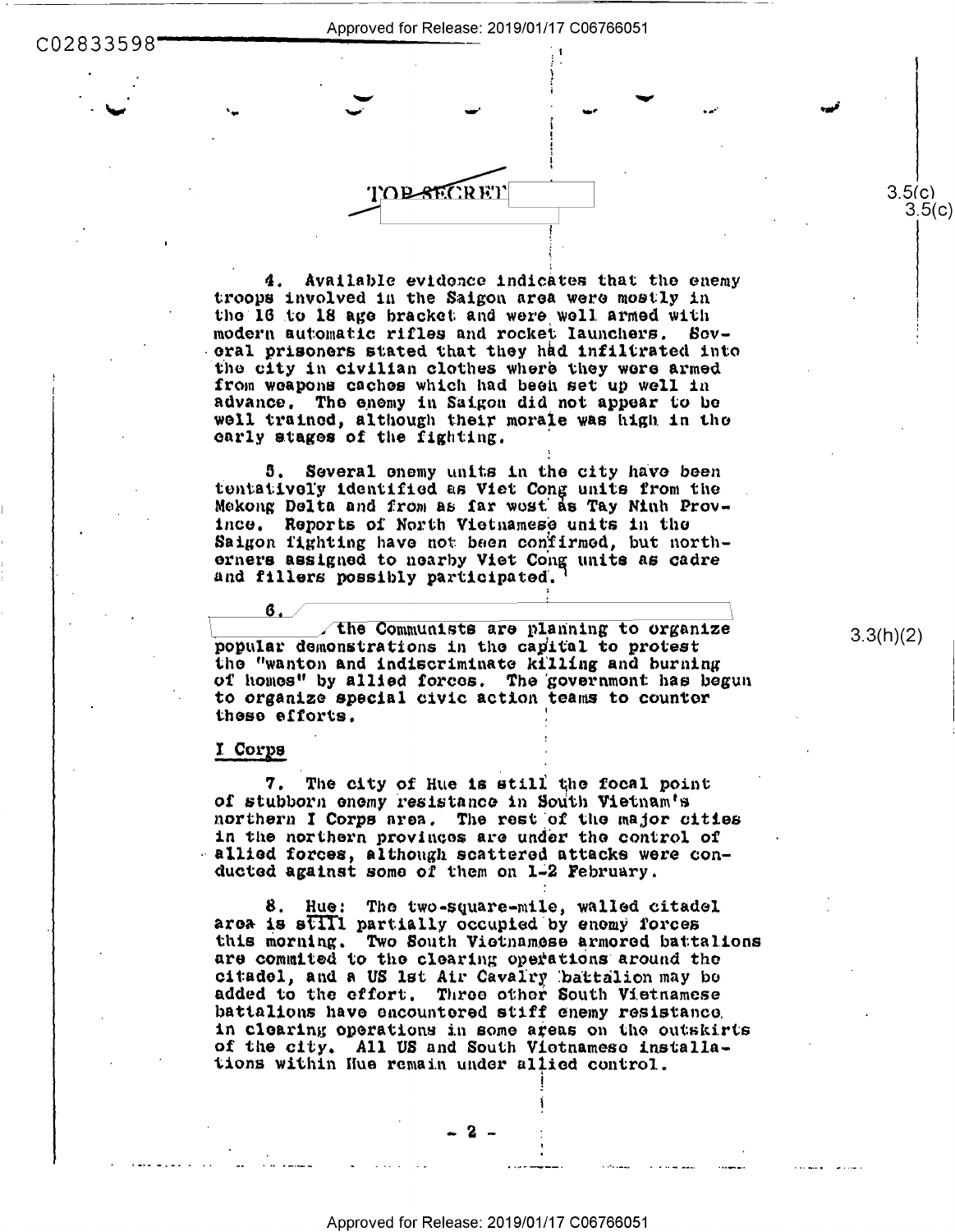C02833598

Approved for Release: 2019/01/17 C06766051



9. Cam Lo: The Combined Action Platoon Headquarters at Cam Lo was attacked with mortar and small arms fire early today. The enemy was forced to withdraw after a heavy six-hour battle.

10. Phu Loc: The Phu Loc area, located some 25 miles south of Hue, was subjected to a day-long attack, which ended late last night. The Phu Loc District Headquarters and village were reported secure; however, a sizeable enemy threat is believed still in the general area. According to an unconfirmed report, the US Marine base at Phu Loc was overrun at one point in the fighting.

Tam Ky and Quang Ngai:' Both of these prov-incial capitals were attacked by Communist mortarmen during the night of 1-2 February. The bombardment of Tam Ky reportedly included artillery fire. No reports of casualties or damage have been received.

Duy Xuyen: This district capital located 12. several miles southwest of Hoi An in coastal Quang Nam Province was reported still under the control of an unknown-sized enemy force. 'A South Korean prigade has moved into the area in preparation for a counterattack later today.

### II Corps

13. Kontum: The most serious threat in the II Corps area continues to exist in the city of Kontum in the western highlands. The enemy continues attacks in and around the city, and has established strongpoints in several buildings, including pagodas and churches. An entire North<br>Vietnamese battalion is still believed in control of approximately half of the city. The airfield has been cleared out is now open to emergency traffic.

Ban Me Thuot: At last report, elements 14. of the North Vietnamese 33rd Regiment were still occupying most of the city. Two South Vietnamese 23rd Infantry Division battalions, together with US units, are attempting to regain control of the city. The airfield is still open, but has been hit by mortar and small arms fire.

 $3.5(c)$  $3.5(c)$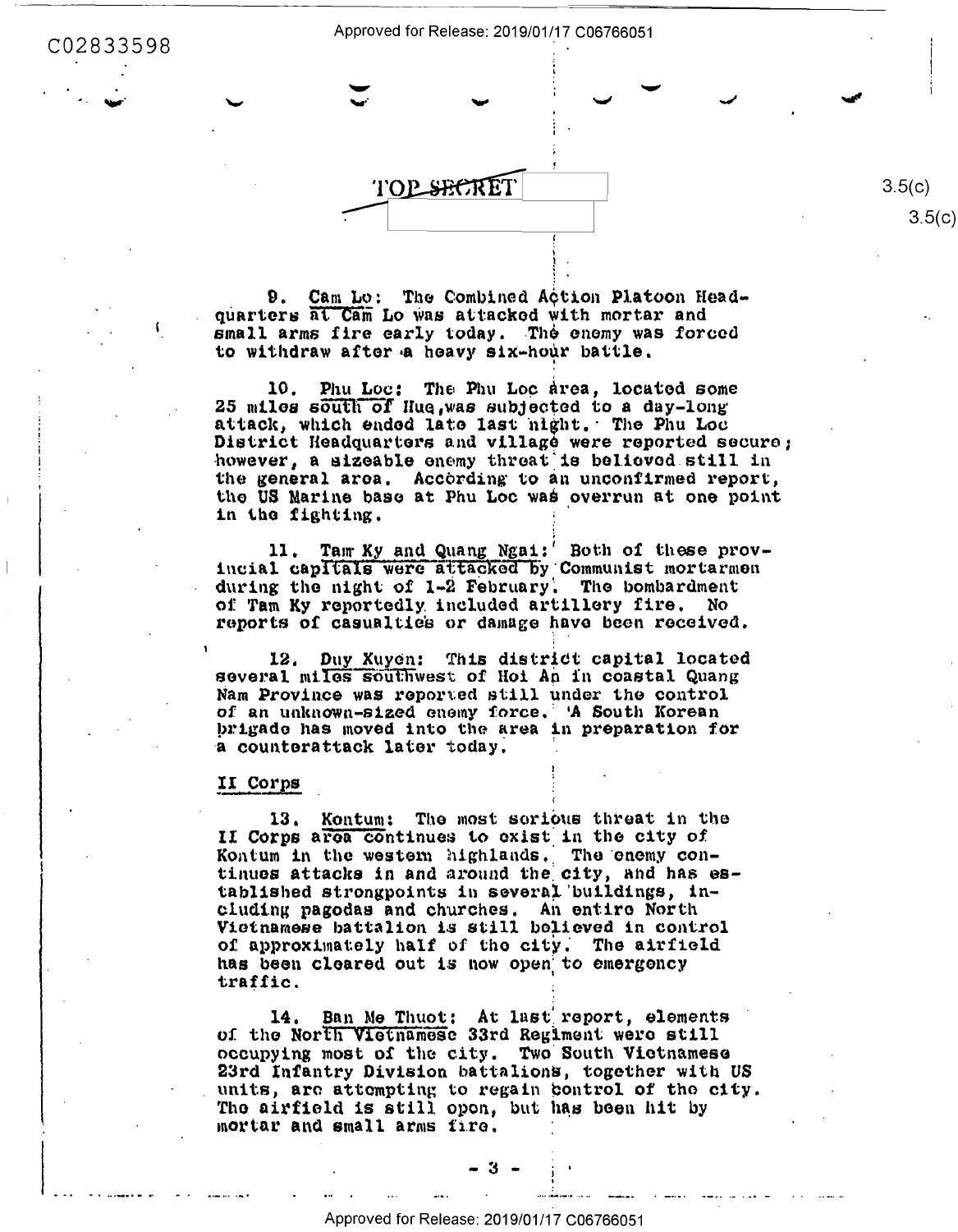Approved for Release: 2019/01/17 C06766051





 $3.5(c)$ 

 $3.5(c)$ 

15. Da Lat: At last report, Communist forces still hold the market place in the center of town as well as scattered strongpoints within the city. South Vietnamese forces are leading the effort to drive the attackers out of the city.

16. Tan An: A total of 208 enemy troops were reported killed during a fierce two-hour battle yesterday, when they attempted to overrun this village which is located some 15 miles southwest of Pleiku. The village was defended by South Vietnamese irregulars who sustained light losses.

17. Phan Thiet: Heavy fighting was still reported from this coastal provincial capital through the mid-morning of 2 February. The MACV and Sector Headquarters compounds have not yet come under attack. US and South Victnamose troops have established a blocking position and are presently attempting to sweep through the city in an effort to drive the attackers out.

# III Corps

18. To the north of Saigon in III Corps--the area where the current Communist campaign has so far been the lightest--several new attacks were reported during the night of 1-2 February. Xuan Loc, the capital of Long Khanh Province, was under heavy attack throughout the night. One Viet Cong platoon penetrated into the town, but by morning allied reaction troops had cleared them out. First reports indicated that US and South Vietnamese casualties were light in the action. Other enemy assaults and mortar attacks occurred in Phuoc Tuy, Hau Nghia, and Tay Ninh but few details were available.

#### IV Corps

19. In the Mekong Delta, sharp fighting continues within several provincial capitals and a number of smaller towns.

20. Some 700-800 Viet Cong are still believed to be inside Ben Tre, the capital of Kien Hoa Province, where two companies of the US 9th Infantry Division companies have arrived to reinforce ARVN

# **MO ROREIGN DIESEM....**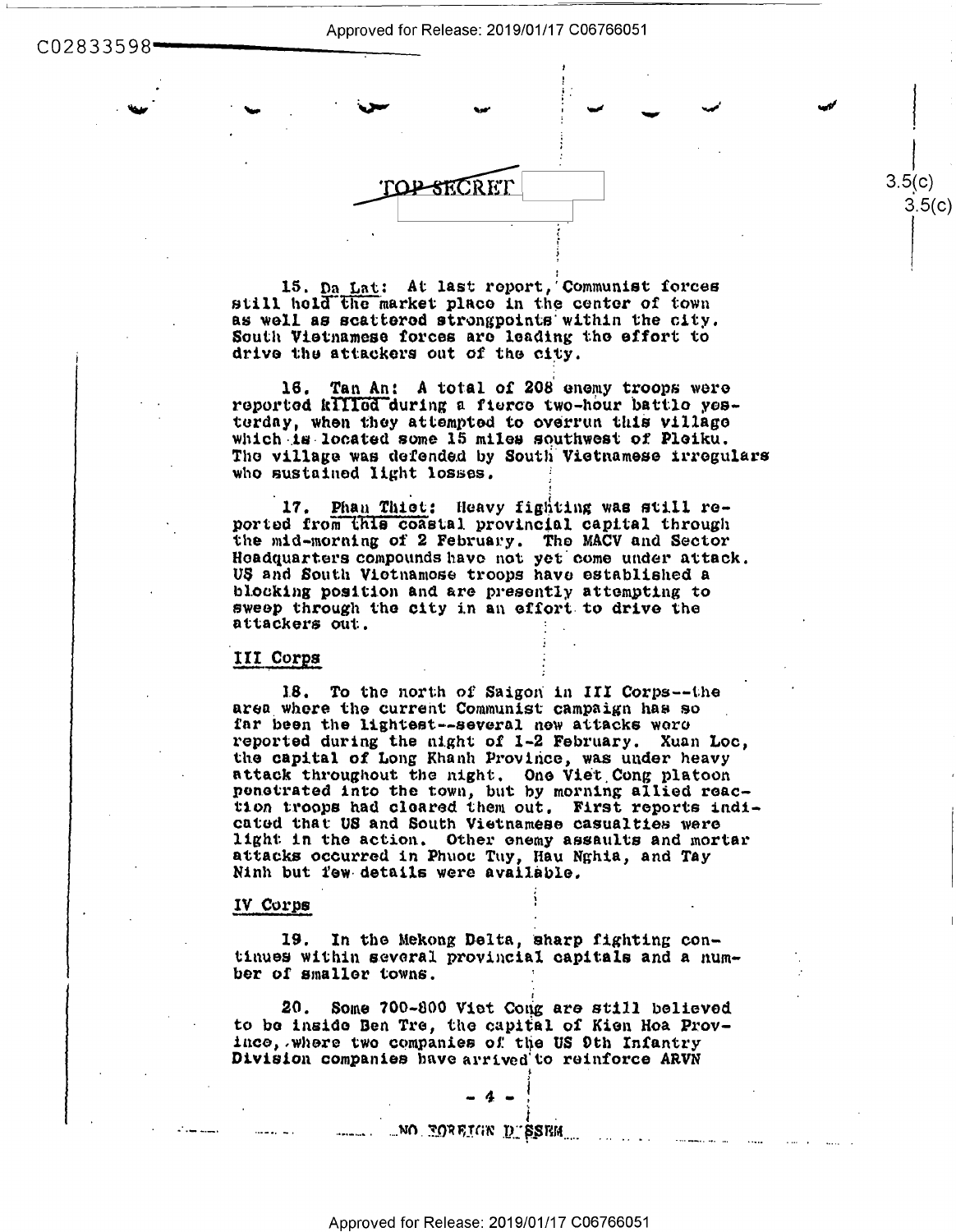C02833598

Approved for Release: 2019/01/17 C06766051

TOP SECRET

forces. Heavy fighting occurred during the night in the provincial capital of Vinh Long. A US Navy patrol boat base in the city was overrun but later retaken by South Vietnamese forces.

Allied troops were also engaged with Viet 21. Cong forces in Can Tho, My Tho and Moc Hoa, the capital of Kien Tuong Province. The latter city was under heavy mortar and rocket attack early this morning. The Vict Cong were reported using loudspeakers to appeal to ARVN troops to lay down their arms.

# Prospects for the Immediate Future

The situation reported at Sa Dec is char-22. acteristic of many areas in South Vietnam, where enemy forces have been pushed out of the urban area. but continue to maintain positions on strategic ground nearby. It seems possible that, in some areas, the Communist units will attempt to renew their attacks on urban areas, or will attempt to remain nearby in an effort to keep the situation tense and the populace intimidated.

23. Although the enemy units so far involved in the current action have reportedly taken heavy losses in some of the fighting, it appears certain that the enemy high command was fully prepared to sacrifice these units in their entirety, if necessary, in order to carry out the offensive. This would strongly suggest that the enemy has not thrown his full weight into the current effort, but that it is rather a careful, selective application of his power. In the bitterly contested fighting in Hue, for example, only elements of the North Vietnamese 6th Rogimont have been identified, along with a few, possible local force elements. This would indicate, in view of the standard OB for the area, that at least one other full NVA regiment is in this sector, and at least three other regiments within 20 miles.

24. Although the Communists are probably incapable, in the immediate future, at least, of again mounting a coordinated attack against so many targets as in the past four days, they do appear to have

Approved for Release: 2019/01/17 C06766051

 $3.5(c)$ 

 $3.5(c)$  $3.5(c)$